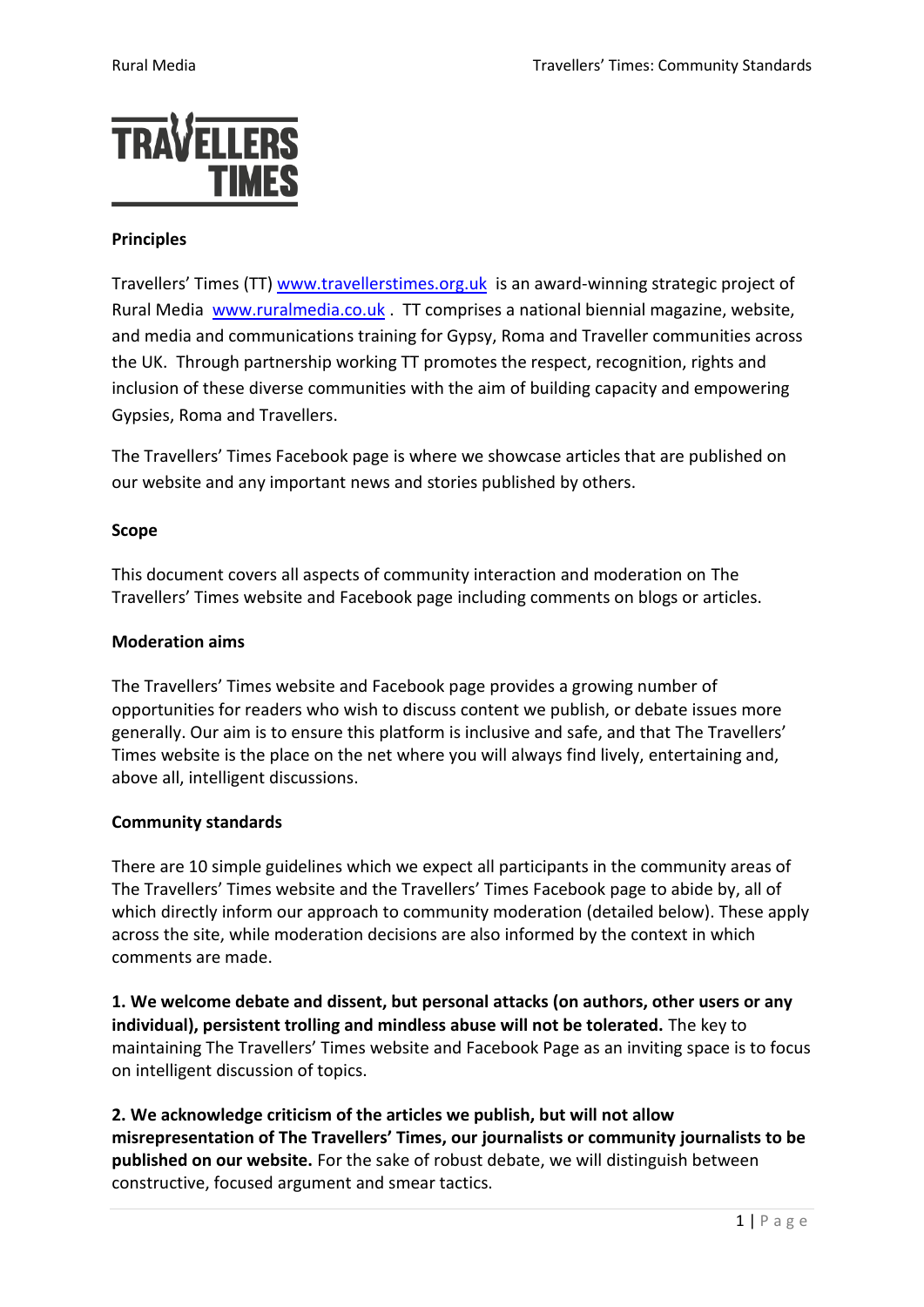**3. We understand that people often feel strongly about issues debated on the site, but we will consider removing any content that others might find extremely offensive or threatening.** Please respect other people's views and beliefs and consider your impact on others when making your contribution.

**4. We reserve the right to redirect or curtail conversations which descend into flame-wars based on ingrained partisanship or generalisations.** We don't want to stop people discussing topics they are enthusiastic about, but we do ask users to find ways of sharing their views that do not feel divisive, threatening or toxic to others.

**5. We will not tolerate racism, sexism, homophobia or other forms of hate-speech, or contributions that could be interpreted as such.** We recognise the difference between criticising a particular government, organisation, community or belief and attacking people on the basis of their race, religion, sex, gender, sexual orientation, disability or age.

**6. We will remove any content that may put us in legal jeopardy**, such as potentially libellous or defamatory postings, or material posted in potential breach of copyright.

**7. We will remove any posts that are obviously commercial or otherwise spam-like.** Our aim is that this site should provide a space for people to interact with our content and each other, and we actively discourage commercial entities passing themselves off as individuals, in order to post advertising material or links. This may also apply to people or organisations who frequently post propaganda or external links without adding substantively to the quality of the discussion on The Travellers' Times website and Facebook page.

**8. Keep it relevant.** We know that some conversations can be wide-ranging, but if you post something which is unrelated to the original topic ("off-topic") then it may be removed, in order to keep the thread on track. This also applies to queries or comments about moderation, which should not be posted as comments.

**9. Be aware that you may be misunderstood**, so try to be clear about what you are saying, and expect that people may understand your contribution differently than you intended. Remember that text isn't always a great medium for conversation: tone of voice (sarcasm, humour and so on) doesn't always come across when using words on a screen. **You can help to keep The Travellers' Times community areas open to all viewpoints by maintaining a reasonable tone, even in unreasonable circumstances.**

**10. The platform belongs to The Travellers' Times, but the conversation belongs to everybody.** We want this to be a welcoming space for intelligent discussion, and we expect participants to help us achieve this by notifying us of potential problems and helping each other to keep conversations inviting and appropriate. If you spot something problematic in community interaction areas, please report it. **When we all take responsibility for maintaining an appropriate and constructive environment, the debate itself is improved and everyone benefits.**

In short: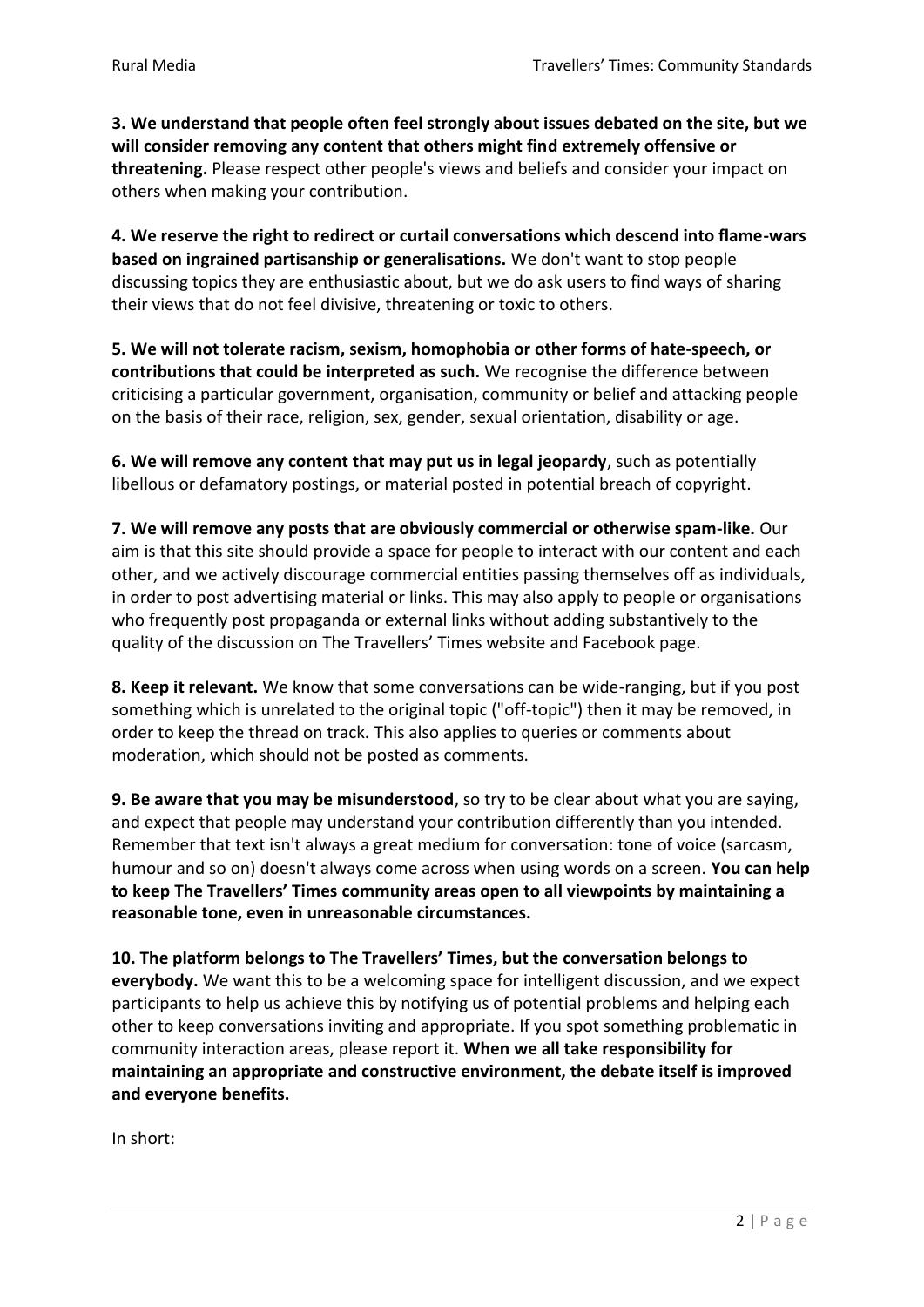- If you **act with maturity and consideration** for other users, you should have no problems.

- **Don't be unpleasant.** Demonstrate and share the intelligence, wisdom and humour we know you possess.

- **Take some responsibility for the quality of the conversations in which you're participating**. Help make this an intelligent place for discussion and it will be.

### **Moderation approach**

# **Participants who seriously, persistently or wilfully ignore the community standards, participation guidelines or terms and conditions will have their posting privileges for all The Travellers' Times community areas withdrawn.**

This is not an action that we take lightly or arbitrarily. However, we are aiming to create and maintain an online experience consistent with Travellers' Times values, and we reserve the right to make decisions which we feel support that. Please be aware that moderators may contact you by email in relation to your participation, especially where an issue comes up in relation to these community standards. Any advice they give/request they make should be adhered to, as our moderators are employed to enforce these community standards and create a constructive environment for everyone who contributes to our site.

## **We will, when necessary, remove user postings or comments from our articles, and blog posts.** \*

If a contribution to The Travellers' Times website is perceived as breaching the community guidelines set out above, then it will be removed by the community team, in the interests of keeping community areas of the site appropriate for the vast majority of the people who visit.

(\*NB: We will not edit user posts to change the meaning, spelling, or anything else intended by the user. Even if only part of a comment or posting is perceived as breaching the community guidelines, the whole thing may be removed. Also, when a comment or post is removed for any of the reasons above, it is sometimes necessary to delete subsequent messages which refer to explicitly or quote from the original (removed) comment, in order to preserve some notion of conversational thread. This may also happen because a later comment quotes directly the problematic bits of the original comment, which just perpetuates the problem. In such cases not every deletion will be marked individually.)

# **We reserve the right to take steps or implement measures which we hope will benefit the whole community of The Travellers' Times community participants.**

Because we are ultimately responsible for everything which appears on this site, all actions and decisions taken by our moderators are final. Unfortunately, the huge (and growing) quantity of user content on The Travellers' Times website and Facebook page means that we can't enter into correspondence regarding specific moderation activity, although all correspondence will be read.

If you have suggestions or questions about any aspect of community participation on The Travellers' Times website, you can write to [travellerstimes@ruralmedia.co.uk](mailto:travellerstimes@ruralmedia.co.uk) .